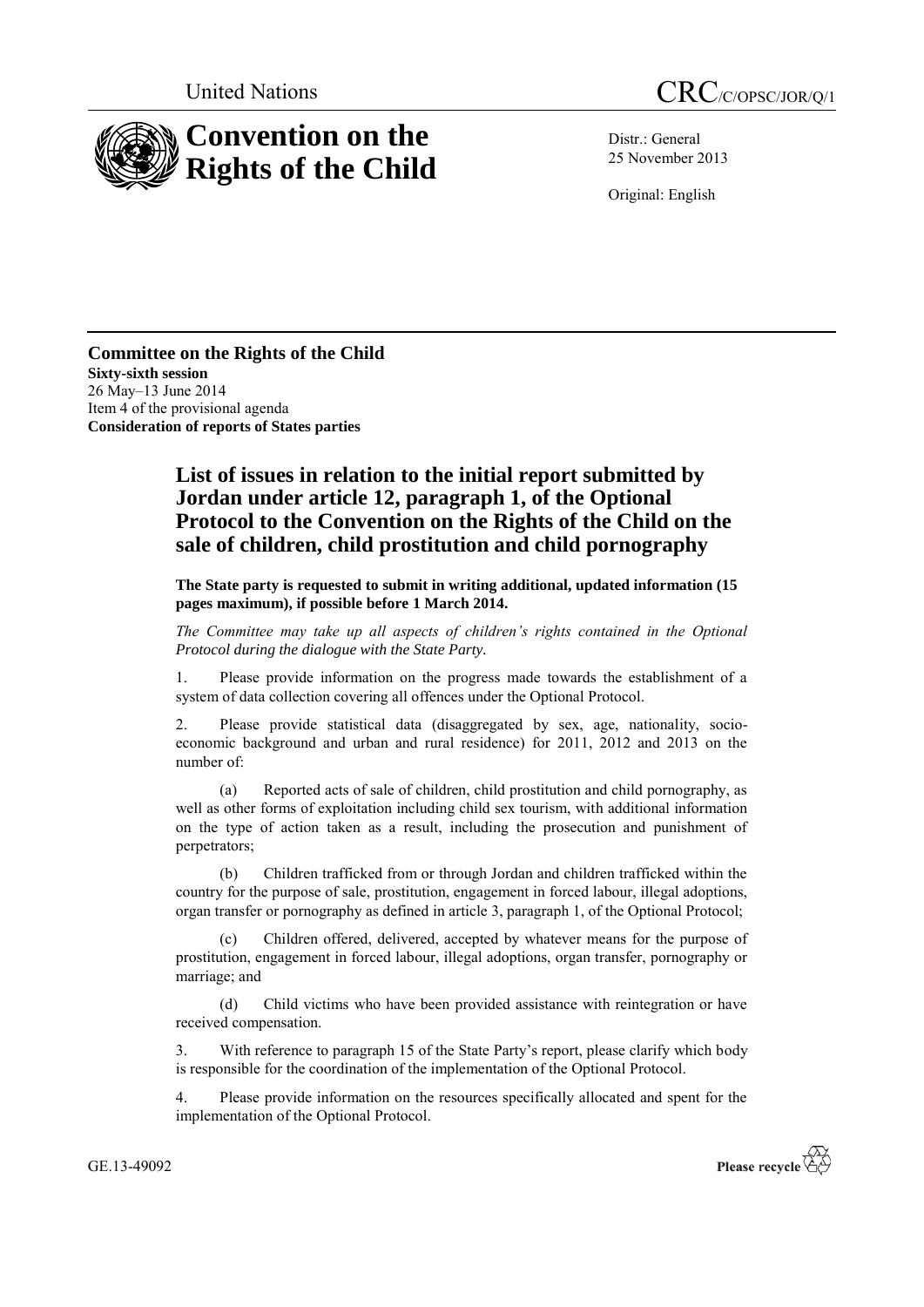5. With reference to paragraph 10 of the report, where the State party recognizes the need to further raise awareness and promote education about the offences in the Optional Protocol, please provide updated information on initiatives taken in this respect. In particular, please provide information on the measures specifically aimed at making children aware of the harmful consequences of such practices, and on resources of assistance intended to prevent children from falling victim to them.

6. Please provide further details on preventive measures which have been taken to protect from offences under the Optional Protocol children in particularly vulnerable situations, such as girls who are victims of domestic violence, children in street situations, migrant and refugee children, and children living in institutions. Please also provide additional information on the criteria leading to the identification of families as "families at risk". With reference to paragraphs 43 and 44 of the State Party's report, please indicate whether alternatives to the judicial orders authorizing the temporary holding of begging children in welfare centres have been envisaged.

7. With reference to paragraph 48 of the State Party's report on the obligation for parents to support their children, please indicate whether the State party intends to impose such an obligation without discriminating between girls and boys.

8. Please provide information on initiatives taken by the State party to prevent child sex tourism and whether the State party has taken any measures to disseminate the Code of Conduct developed by the World Tourism Organization on the protection of children from sexual exploitation in travel and tourism.

9. Please clarify if all forms of sale of children, covered in article 2(a) and article 3 paragraph 1 (a)(i) (b) and (c) of the Optional Protocol have been explicitly defined and criminalized. Please also indicate whether the State party intends to properly define child prostitution and child pornography and ensure that penalties for these offences are proportionate to the gravity of these crimes.

10. With reference to articles 310 and 311 of the Criminal Code, please clarify whether a person who involves a girl under 18 years of age in prostitution could escape prosecution and punishment if the girl is deemed to be of "ill repute". Please also clarify whether a person who procures a boy under 18 years of age for any type of sexual activities could be prosecuted and punished.

11. Taking into account article 319, please clarify whether the private possession of child pornography is punishable. If so, please specify under which legislative provision.

12. Please provide information on the measures to develop holistic and victim-centred methods to identify children, such as unaccompanied children entering the State party, who are, or who are at risk of becoming, victims of child trafficking, sale, prostitution and pornography. In particular, please provide detailed information on the steps taken to ensure a "best interests determination" for unaccompanied children in all decisions throughout immigration-related procedures, and establish a system of guardianship for them to protect their best interests in all immigration-related proceedings.

13. Please elaborate on the measures taken to protect the rights and interests of child victims and witnesses of crimes under the Optional Protocol at all stages of criminal proceedings. Please also indicate the measures taken to ensure that child victims of offences under the Optional Protocol are treated as victims in need of recovery and reintegration, and not criminalized as offenders.